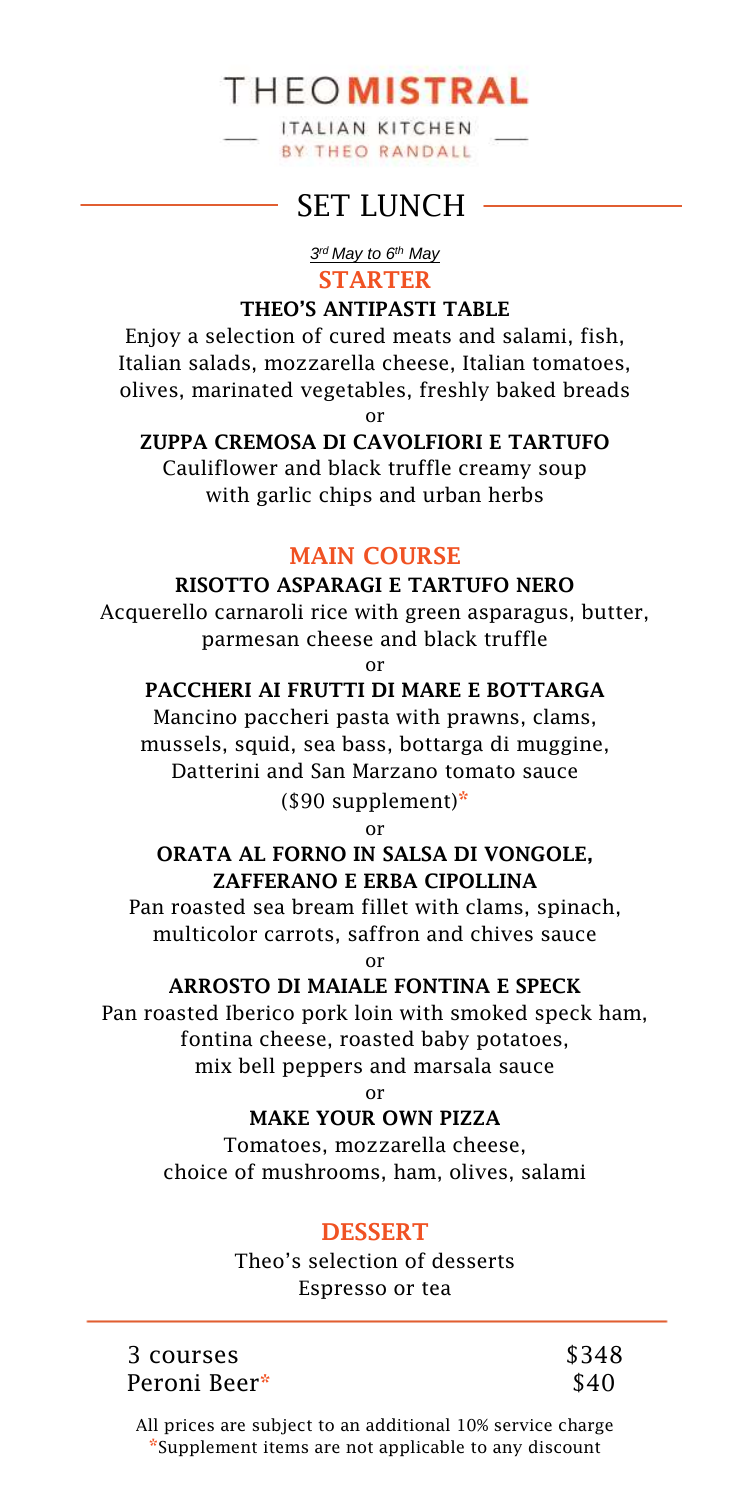ITALIAN KITCHEN **BY THEO RANDALL** 

## SET LUNCH -

#### *10th May to 13th May* **STARTER**

#### **THEO'S ANTIPASTI TABLE**

Enjoy a selection of cured meats and salami, fish, Italian salads, mozzarella cheese, Italian tomatoes, olives, marinated vegetables, freshly baked breads or

**ZUPPA CREMA DI PEPEPONI GIALLI E ZENZERO** 

Yellow bell peppers and ginger creamy soup with croutons and crunchy sage

#### **MAIN COURSE**

#### **RISOTTO ALLA MILANESE GAMBERI CALAMARI E POMODORINI**

Saffron Acquerello carnaroli rice with prawn, bisque, baby squid, sun dried tomatoes and San Marzano tomato sauce

or

## **PAPPARDELLE AL RAGU DI MANZO E FUNGHI NERI**

Fresh eggs pasta with slow cook beef ragu in Chianti wine and San Marzano tomato sauce with black trumpet mushrooms and parmesan

or

#### **SALMONE AL MIELE E SESAMI**

Pan roasted Atlantic salmon glazed in honey and sesame seeds with spinach, asparagus and broccoletti

or

#### **BISTECCA AI FERRI E FINFERLI**

Grilled U.S. rib eye steak with truffle potato puree, baby carrots, garlic green kale, baby beetroot and girolles jus sauce

(\$120 supplement)**\***

or

#### **MAKE YOUR OWN PIZZA**

Tomatoes, mozzarella cheese, choice of mushrooms, ham, olives, salami

## **DESSERT**

Theo's selection of desserts Espresso or tea

3 courses Peroni Beer**\*** \$348 \$40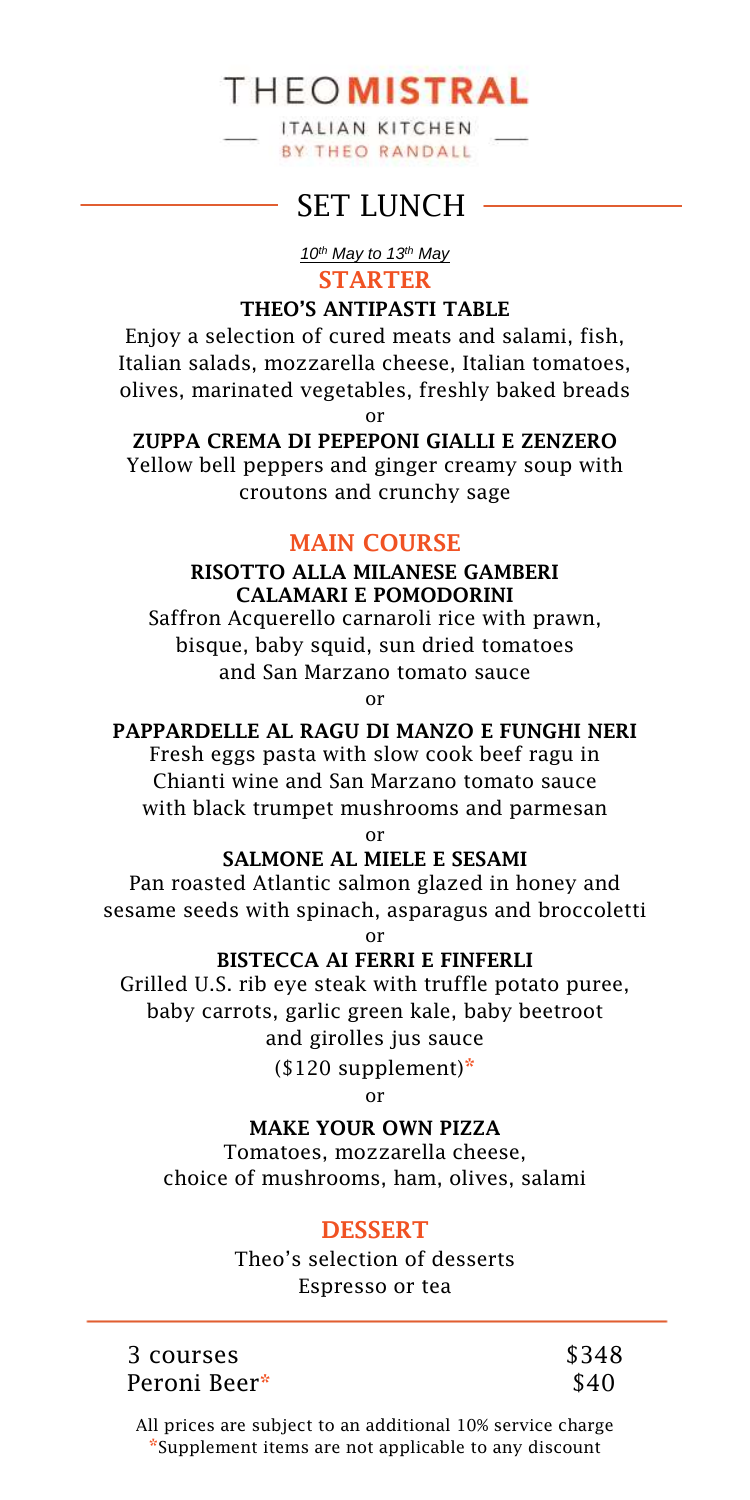ITALIAN KITCHEN **BY THEO RANDALL** 

## SET LUNCH -

*16th May to 20th May* **STARTER**

#### **THEO'S ANTIPASTI TABLE**

Enjoy a selection of cured meats and salami, fish, Italian salads, mozzarella cheese, Italian tomatoes, olives, marinated vegetables, freshly baked breads or

**ZUPPA CREMOSA DI ZUCCA, TIMO E TARTUFO NERO**  Pumpkin, thyme and black truffle creamy soup with

garlic chips and croutons

## **MAIN COURSE**

#### **RISOTTO CAPESANTE OSTRICHE E GAMBERONE**

Acquerello carnaroli rice with scallops, oyster, grilled king prawn, with Datterini tomatoes and rocket (\$90 supplement)**\***

or

**CASARECCE ALLA NERANO, SALSAICCIA E MENTA** 

Casarecce pasta with Luganiga sausage, green zucchini, fresh mint, butter and parmesan cheese

or

#### **MERLUZZO AL VERMUTH, PORCINI E FINOCCHI**

Pan baked Atlantic black cod in vermouth wine, fennel and porcini mushrooms with spinach,

cauliflower and broccoli

or

## **ARROSTO DI FARAONA**

Pan roasted guinea fowl with roasted potatoes, green kale, mascarpone and jus sauce

or

## **MAKE YOUR OWN PIZZA**

Tomatoes, mozzarella cheese, choice of mushrooms, ham, olives, salami

## **DESSERT**

Theo's selection of desserts Espresso or tea

3 courses Peroni Beer**\*** \$348 \$40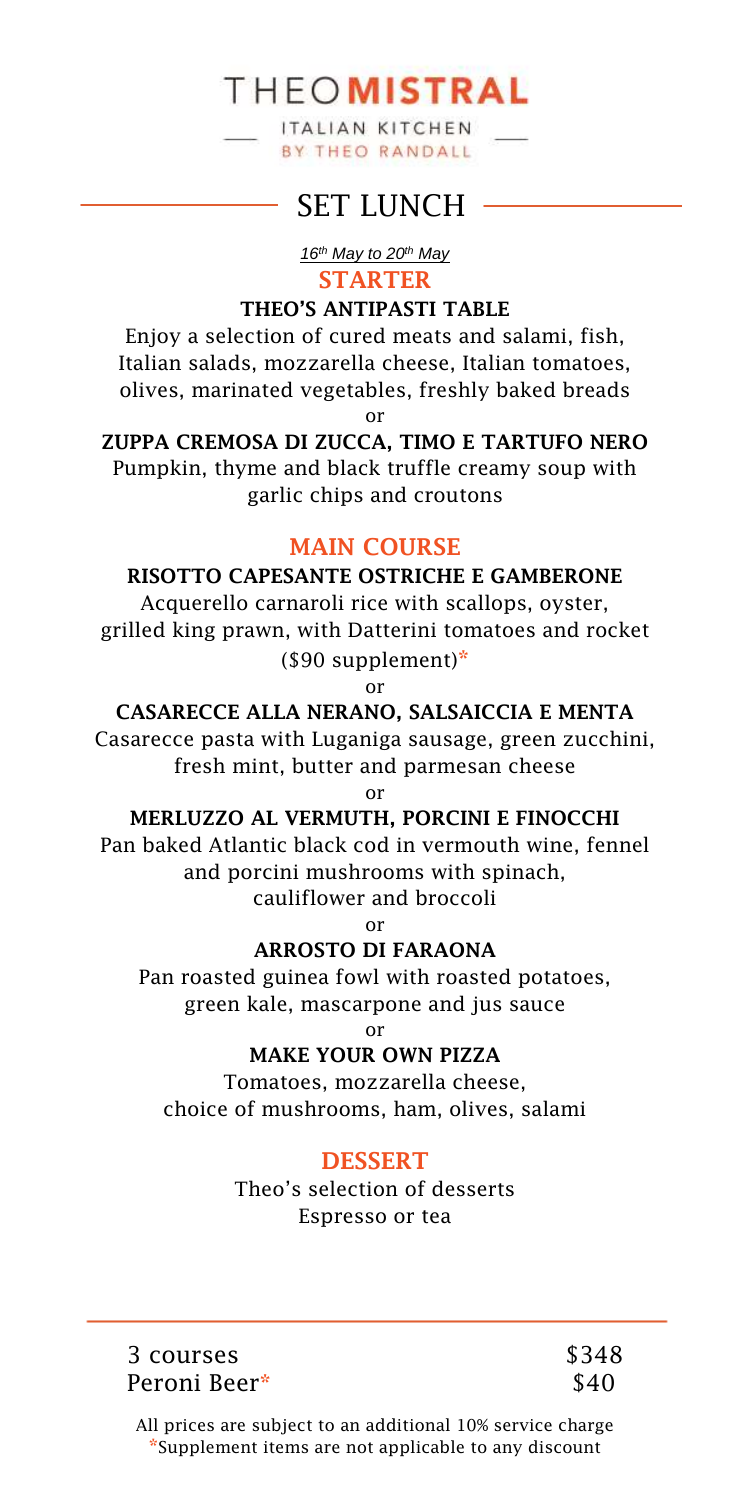ITALIAN KITCHEN **BY THEO RANDALL** 

## SET LUNCH -

*23rd May to 27th May* **STARTER**

#### **THEO'S ANTIPASTI TABLE**

Enjoy a selection of cured meats and salami, fish, Italian salads, mozzarella cheese, Italian tomatoes, olives, marinated vegetables, freshly baked breads or

**ZUPPA CREMOSA DI PATATE, PISELLI E ZAFFERANO**

Saffron, potato and green peace creamy soup with garlic chips and urban herbs

## **MAIN COURSE**

**RISOTTO ALLA NORCIA E CREMA DI TARTUFO**  Acquerello carnaroli rice with Luganiga sausage, wild mix mushrooms, butter, parmesan cheese and black truffle pate

or

#### **LINGUINE AL PEPERONCINO ROSSO ARAGOSTA E POMODORINI GIALLI**

Red chilli linguine pasta with Boston lobster, bisque, San Marzano tomato sauce and yellow Datterini tomatoes

(\$90 supplement)**\***

or

**SPIGOLA AL FORNO IN SALSA DI OSTRICHE E SPUMANTE** Pan roasted sea bass fillet with green kale, asparagus, oyster and spumante wine sauce

or

## **VITELLO AL FORNO IN SALSA DI PORCINI E PANCETTA**

Pan roasted Italian veal loin with roasted potatoes, mix bell peppers, porcini and pancetta jus sauce

or

**MAKE YOUR OWN PIZZA**

Tomatoes, mozzarella cheese, choice of mushrooms, ham, olives, salami

## **DESSERT**

Theo's selection of desserts Espresso or tea

3 courses Peroni Beer**\*** \$348 \$40